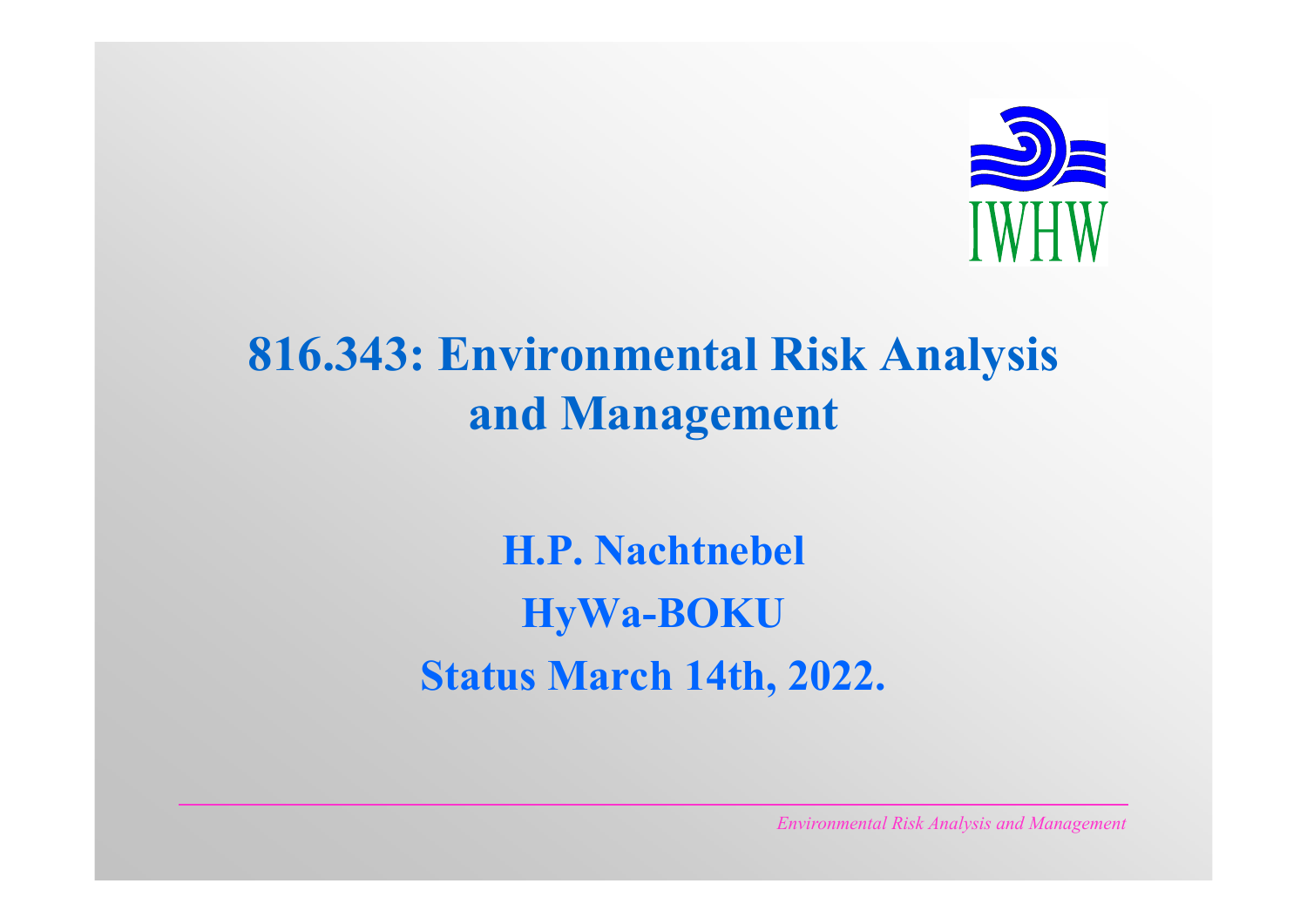# **Course Objectives**

to develop a methodological framework for risk analysis and management and to demonstrate the suitability of the various approaches by the help of case studies. The case studies refer to pollution problems of surface and groundwater systems, as well as to impacts of rare events like extreme floods on the society.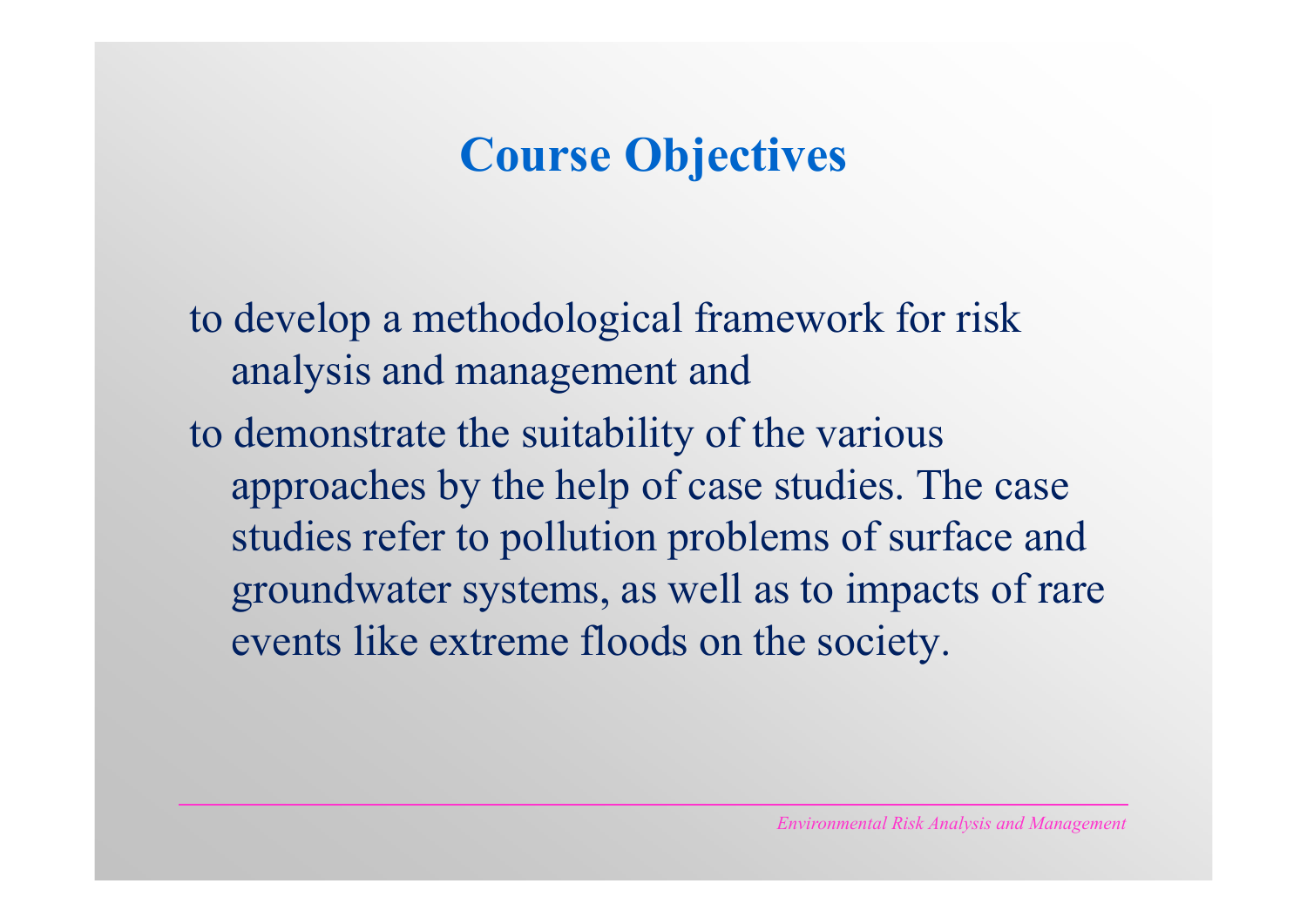## **Expected background**

- •Some knowledge in numerical modelling
- •Understanding physically based processes
- •Background in environmental management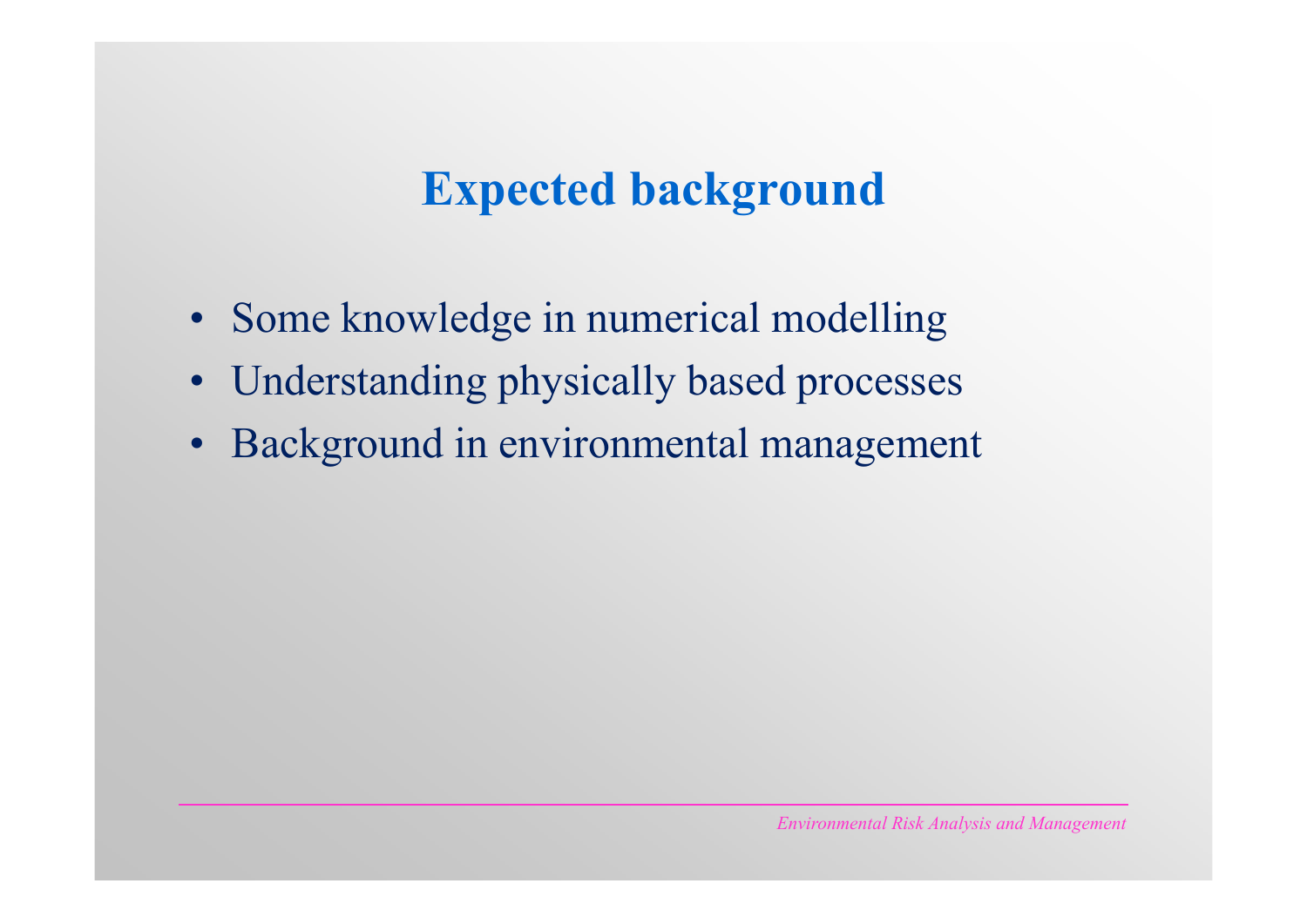# **Risk Analysis**

The expression of risk depends on the way how uncertainties in the elements of risk analysis are considered. According to widely agreed principles for risk analysis the main steps are in the identification of the hazard, relationship between load, resistance and consequence (or dose-response function), assessment of the exposure and finally in the characterisation of risk.

Starting with the classical probabilistic formulation which is based on the expectation value of risk other measures are introduced like fuzzy approaches which explicitly consider the imprecision in either load, resistance or consequence. Especially, the use of expectation values is critically reviewed and additional indicators are proposed which refer to quantiles of the probability distribution of the risk.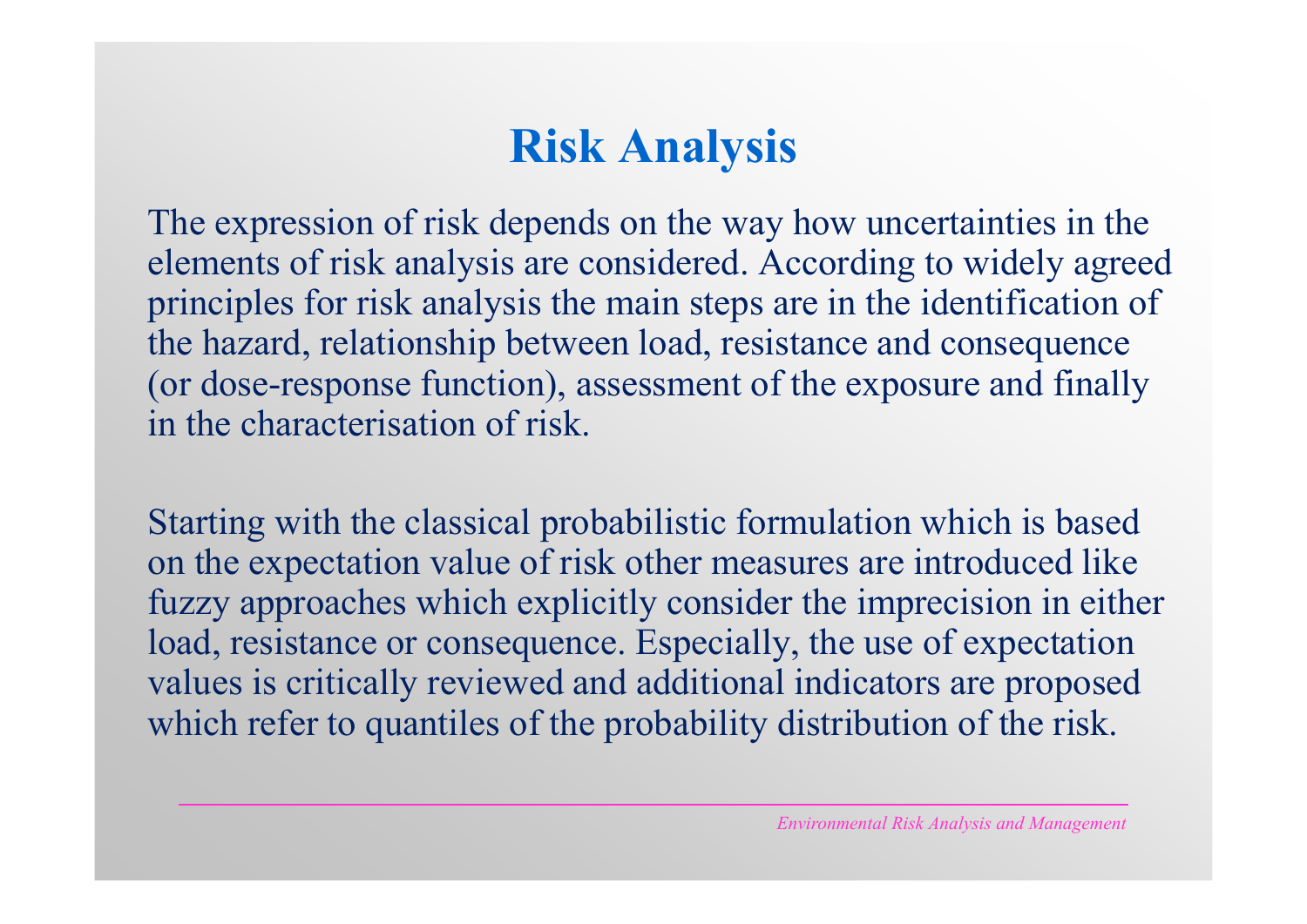## **Risk Management**

Risk management describes the process of evaluating and ranking of alternative regulatory actions and finally a selection of a preferred alternative. Obviously, the ultimate goal in risk management is the evaluation of trade-offs among risk, economic, political and social advantages.

The respective methods are described and their limitations in application are given. Again, the emphasis is the demonstration of the applicability of the methods by the help of case studies referring to pollution problems and other natural hazards like floods and droughts.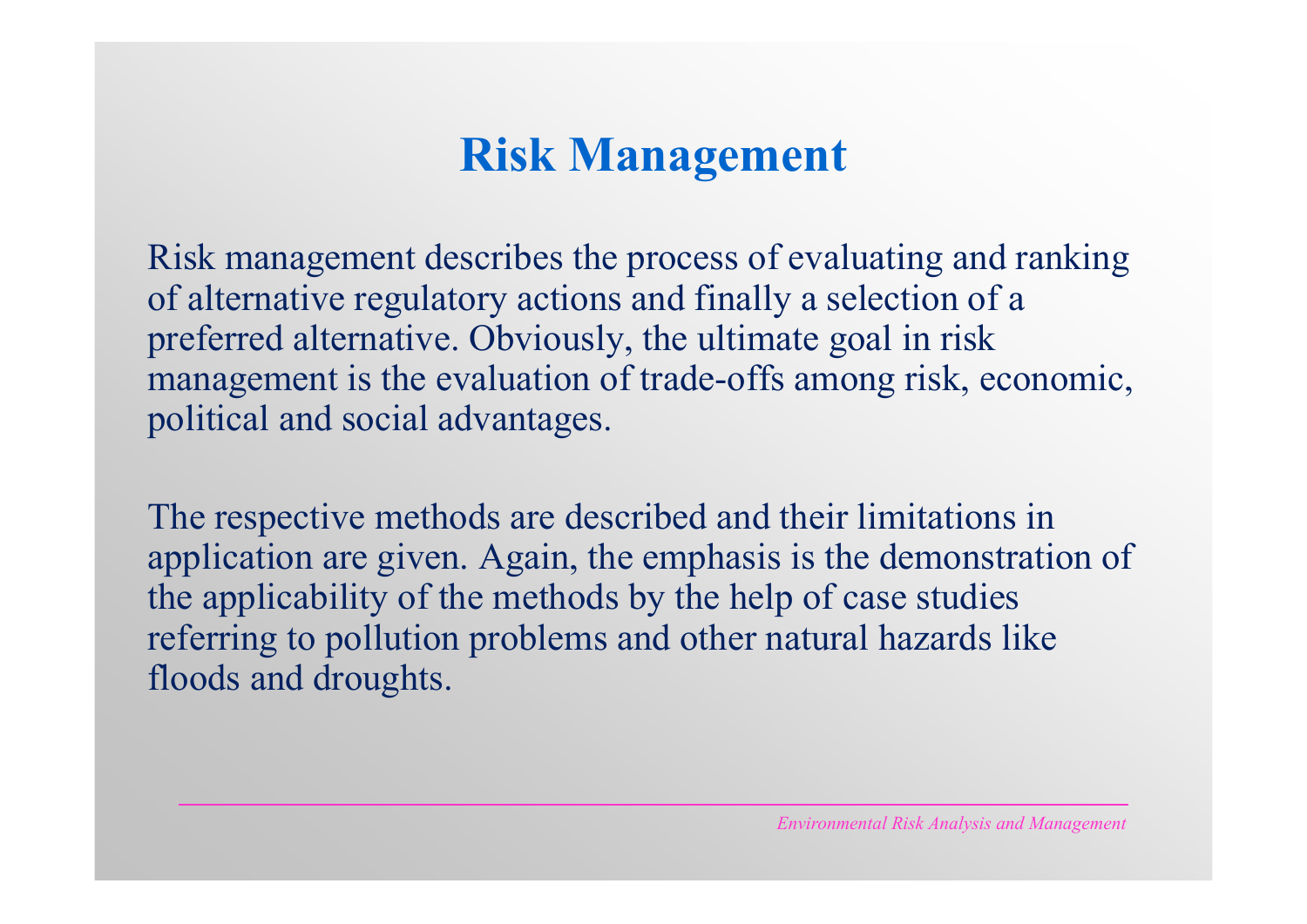## **Course Content**

- •Elements of Risk Analysis
- •Expression of Risk
- •Time Series Analysis and Application
- •Spatial Analysis and Application
- •Groundwater Pollution
- •Flood Risk Assessment
- •Flood Risk and Climate Change
- •Assessment of Erosion
- •Earthquake Assessment
- •Risk Management and MCDM
- •Regional Risk Management
- •Flood Risk Management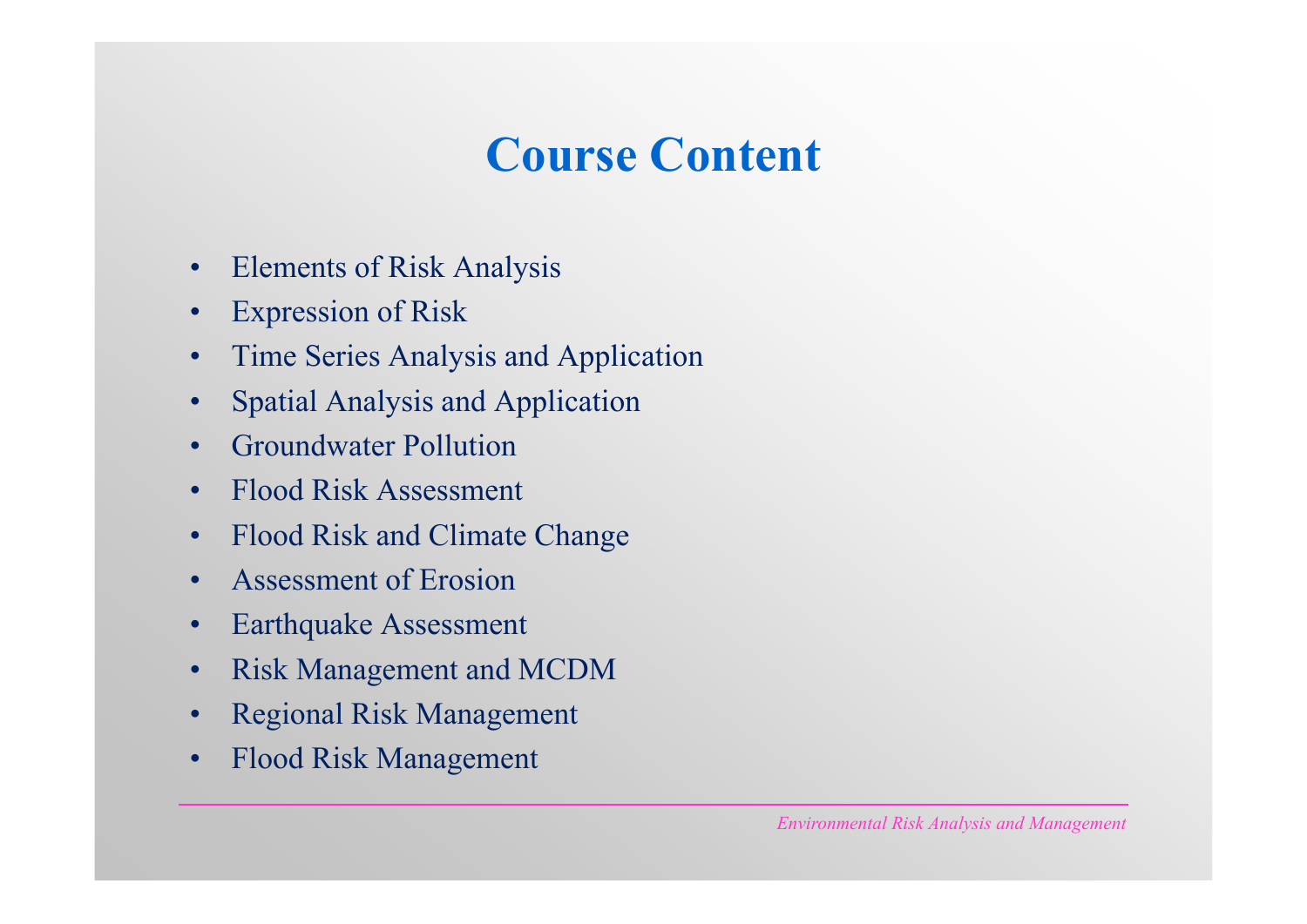### **Environmental Risk**

**Block (1) Lectures. 08.03., 09.03., 10.03., 15.03., 16.03., 17.03, 22.03., 23.03. , 24.03, (29.03.)** 

**Block (2) Pesentation by students 05.05, 19.05., Exams:** 25.05. at 14:00, 15.06. at 14:00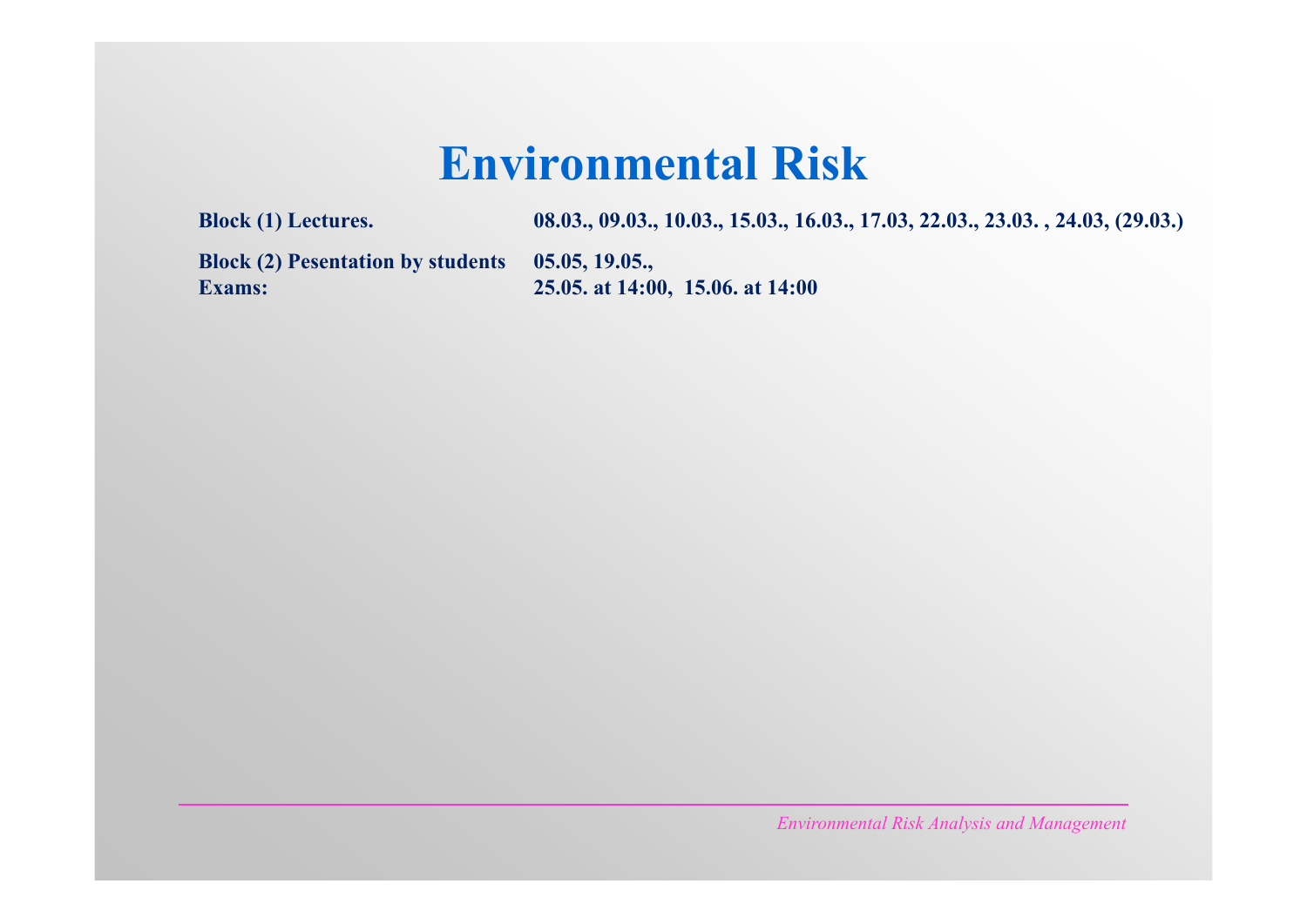### **Environmental Risk**

**Block (1) Lectures. 08.03., 09.03., 10.03., 15.03., 16.03., 22.03., 23.03. , 24.03, (29.03.)** 

**Block (2) Pesentation by students 10.05, 11.05., 12.05., Exams: 25.05. at 14:00, 15.06. at 14:00**

**Version: tentative topics**

**Block (2) 10.05.2022: Modelling of Environmental Risks** 

**2.1 Describing Environmental Systems: Systems Approach, Static and Dynamic** 

**2.2 Modelling Environmental Systems: Hazard Assessment Models** 

**2.3 Hazard Exposure (Transfer of Hazards in Space and Time)**

**2.4 Assessing Uncertainty and Sensitivity in Modelling**

**2.5 Simulation techniques**

#### **Block (3) 11.05.2022: Risk Assessment: Quantifying Environmental Risks**

**3.1 Flood Risk Assessment: Quantifying the Impacts of Floods**

**3.2 Drought Risk Assessment: Quantifying the Impacts of Droughts** 

**3.3 Erosion Risk Assessment** 

**3.4 Assessment of Climate Change Impacts** 

**3.5 Health Risk Assessment** 

**3.6 Risk Assessment of Earthquakes** 

**3.7 Quantifying the Impacts of (Water) Pollution** 

**3.8 Quantifying the Impacts of Groundwater Pollution** 

#### **Block (4) 12.05.2022: Risk Management**

**4.1 Handling Uncertainty in Decision Making**

**4.2 Decision Making in Forest Management under Multiple Criteria** 

**4.3 Perception of Risk (in different societies: individual and collective risk)**

**4.4 Managing Long Term Impacts of Hazardous Events (Tsunamis, earth quakes ,. Nuclear disasters,..)** 

**4.5 Risk of Power systems** 

**4.6 Mitigating Hazards at the Different Levels (local, regional, globally)**